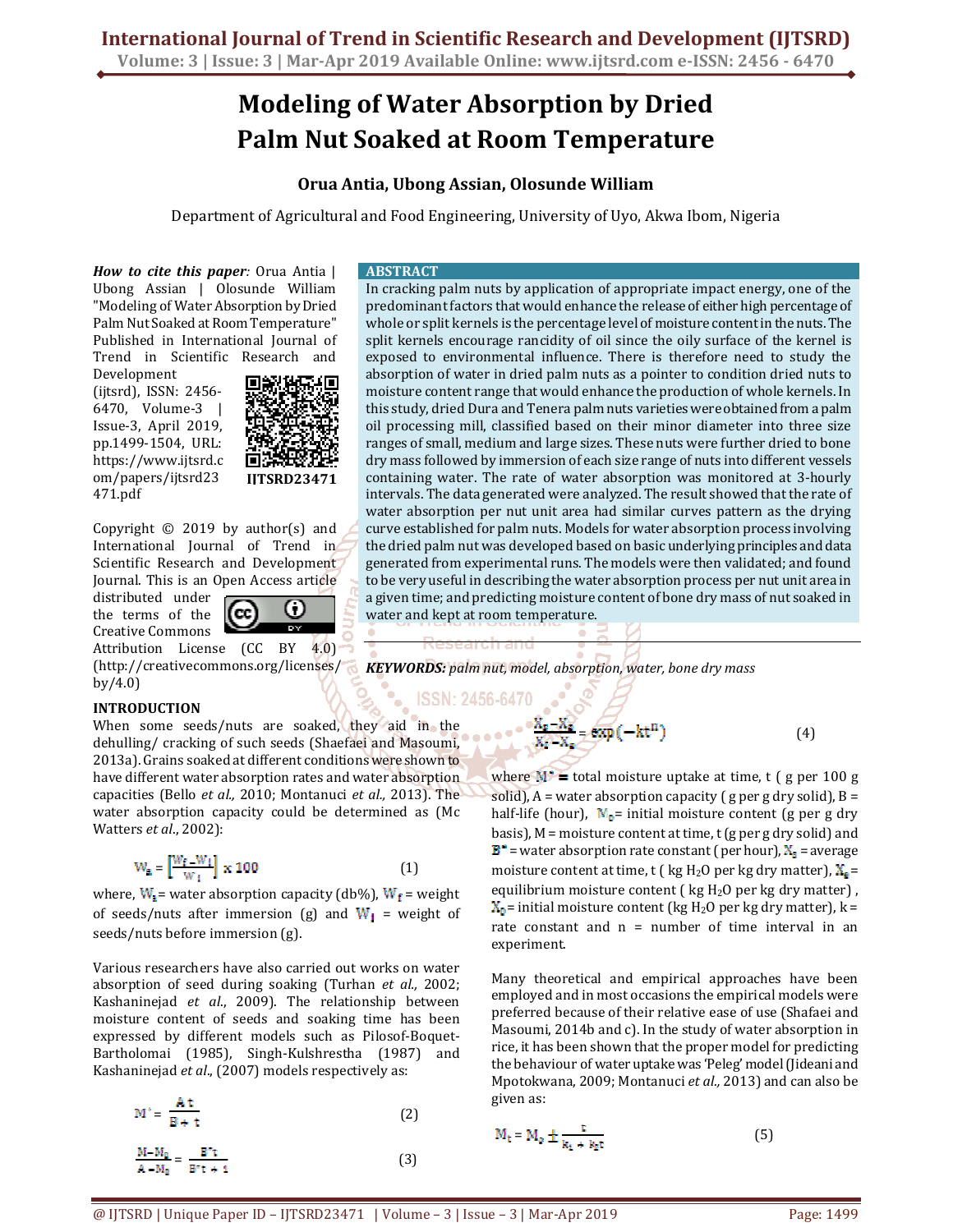Where,  $M_t$  = moisture content at time t (d.b. %),  $M_a$ = initial moisture content (d.b. %),  $t =$  time (h),  $k_1$  and  $k_2$  are the Peleg rate (h per %) and Peleg capacity constant (per %), respectively.

In  $(5)$ , " $\pm$ " becomes " $+$ " if the process is absorption or adsorption and "\_" if the process is drying or desorption (Corzo *et al.,* 2012). The rate of sorption  $(\vec{R})$  can be gotten from the first derivative of the Peleg equation:

$$
\ddot{\mathbf{R}} = \frac{d\mathbf{M}}{dt} = \pm t / (k_1 + k_2 t)^2
$$
 (6)

The Peleg rate constant,  $k_1$  relates to sorption rate at the beginning  $(\mathbf{R}_{0})$ ,  $\mathbf{R}$  at t = t<sub>o</sub>:

$$
\tilde{R} = \frac{dM}{dt} t = 0 = \pm \frac{t}{k_1}
$$
 (7)

The Peleg coefficient constant,  $k_2$  relates to maximum (or minimum) possible moisture content. As  $t = \infty$ , (5) gives the relationship between equilibrium moisture content  $(M_e)$  and k2.

$$
=M_{\rm e} = M_{\rm o} \pm \frac{1}{k_{\rm e}} \tag{8}
$$

The Peleg model has been used to describe sorption processes in various food materials. Oliveira *et al.,* (2013) studied simultaneous water desorption and sucrose absorption of adzuki beans; Prasad *et al*., (2010) described water desorption of sago chickpea and Moreira *et al.*, (2008) studied water absorption of chestnuts. Water absorption process of many starchy and oily kernels was investigated by Abu-Ghannam and McKenna, (1997) and Gowen *et al.,* of Trend (2007).

In evaluating water absorption by dried palm nut, it is necessary to standardize the rate of absorption by determining the rate with respect to unit area of the nut since it has various sizes irrespective of the variety. Hence, the developed model would be useful in describing the rate of water absorption process per unit area of the dried palm nut in a given time during soaking at room temperature, and by extension used to predict moisture content of this soaked nut

## **THEORY**

For drying of palm nuts, the moisture content (MC) can be expressed as ( Antia *et al.,* 2014):

$$
\% MC (wb) = \frac{Initial mass - final mass}{Initial mass} \times 100
$$
 (9)

$$
\% MC \text{ (db)} = \frac{\text{Initial mass} - \text{final mass}}{\text{Final mass}} \times 100 \tag{10}
$$

Where, wb denotes wet basis and db denotes dry basis. For absorption, the moisture content (MC) based on (9) and (10) can be expressed as:

$$
-% MC (db) = \frac{-[Initial mass - final mass]}{Initial mass} \times 100
$$
 (11)

$$
-% MC (wb) = \frac{-[Initial mass - final mass]}{Final mass} \times 100 \qquad (12)
$$

Equations 
$$
(11)
$$
 and  $(12)$  can also be written respectively as:

$$
-% MC (db) = \frac{[final mass - in.131 mass]}{initial mass} \times 100
$$
 (13)

$$
- \% MC (wb) = \frac{[Final mass - initial mass]}{Final mass} \times 100
$$
 (14)

The negative sign of the moisture content indicates absorption while positive sign indicates desorption. The rate of absorption is suggested to depend on among any other possible things the following state of the system:

- a. The size of the material,
- b. The material thickness of the shell/skin,
- c. The nature of the material ( plastic, porous, etc) shell/skin,
- d. The temperature of the medium (liquid) that is used for absorption.

The rate of absorption  $\left( \cdot \right)$  of water can therefore be defined as:

$$
\mathbf{v} = \mathbf{K} \mathbf{f} \text{ (state of the system)} \tag{15}
$$

Where, K is absorption rate constant.

Based on general material balance:

 $Accumulation = input - output + generation$  (16)

For absorption of water, the generation is zero, while there is accumulation of water as a result of soaking of the dried nuts in water.

Let's denote input as  $M_i$  (mass of nut at bone dry); and<br>output as  $M_f$  (mass of nut at any time t during absorption).<br> $H_i = M_i + M_w$  (17) output as  $M_f$  (mass of nut at any time t during absorption).

$$
M_f = M_f + M_w \tag{17}
$$

Where,  $M_w$  = mass of water absorbed

From (17)  
\n
$$
-M_w = M_f - M_f
$$
 (18)  
\n $-M_v = M_f - M_f$  (18)

$$
-M_w = input - output
$$
 (19)

**In** Since palm nuts have various sizes irrespective of its variety, Researc it is necessary to standardize the water absorption with respect to unit area of the material (nut). Hence, (18) and (19) heromo-

$$
\frac{456-6470 \frac{M_W}{A_p}}{456-6470 \frac{M_W}{A_p}} = \frac{m_{\text{part}}}{A_p} = \frac{M_l}{A_p} - \frac{M_f}{A_p} \tag{20}
$$

Where,  $A_p$  = the area of the nut (mm2)

 $\cdot$   $\cdot$   $\circ$   $\sigma$ 

It is assumed that the water absorption per unit area per unit time of absorption is proportional to the change in mass of the nut per unit area per unit time; and can now be written based on (20) as:

$$
\frac{-M_{\text{av}}}{A_{\text{p}}t} \alpha \frac{\text{Input} - \text{output}}{A_{\text{p}}t} \alpha \frac{M_1}{A_{\text{p}}t} - \frac{M_2}{A_{\text{p}}t} \tag{21}
$$

The area  $(A_n)$  of nut is obtained as:

$$
A_p = \frac{V_q}{GME} \tag{22}
$$

Where,  $V_0$  = Volume of nut (mm3) and

 $GMD = x = geometric mean diameter of the nut (mm)$ =  $(d_1 d_2 d_3)^{1/2}$ 

Where,  $d_1$  = minor axis,  $d_2$  = intermediate axis and  $d_3$  = major axis.

The volume of palm nut is given (Antia and Assian, 2018) as:  

$$
V_{\mathbf{Q}} = a e^{\hat{\mathbf{D}}\mathbf{x}}
$$
(23)

where, a and b are constants with values of 76.548 and 0.196 respectively for the nut.

Let's denote the water absorption per unit area as: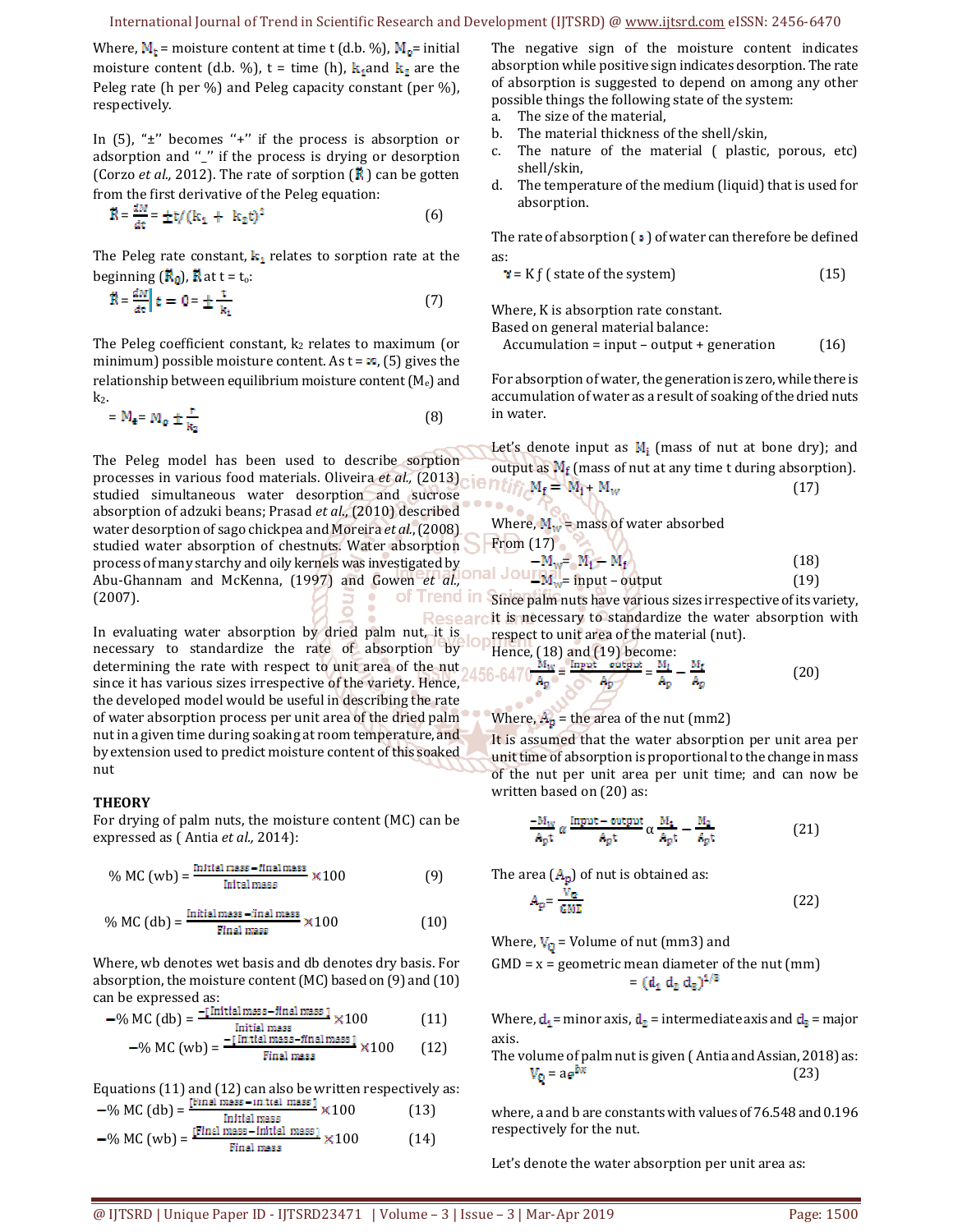International Journal of Trend in Scientific Research and Development (IJTSRD) @ www.ijtsrd.com eISSN: 2456-6470

$$
\frac{M_W}{A_p} = C_W \tag{24}
$$

Let's denote the initial mass of nut per unit area (dry bone mass per unit area) as:

$$
\frac{M_i}{A_p} = C_{mi} \tag{25}
$$

Let's denote the final mass of nut per unit area at a given time during soaking as:

$$
\frac{M_f}{A_p} = C_{\text{rad}} \tag{26}
$$

Note that for absorption, the initial mass is the dry bone mass per unit area; as against for drying, the initial mass in this context is the mass per unit area at a given time. Equations (21), (24), (25) and (26) can also be written as:

$$
-\frac{C_{w}}{t} \alpha \frac{(C_{mi} - C_{mi})}{t}
$$
(27)  

$$
-\frac{C_{w}}{t} = \frac{k}{t} (C_{mi} - C_{mf})
$$
(28)

Where,  $\bf{k}$  = water absorption proportionality constant

$$
-\frac{c_{\rm w}}{t} = (kt^{-1}) (C_{\rm mi} - C_{\rm mf})
$$
 (29)

Where,  $kt^{-1} = K$  = water absorption rate constant. Equation (26) becomes

> $(30)$  $(31)$  $(32)$

ö

of Trend in

$$
-\frac{C_W}{t} = K \quad (C_{mi} - C_{mf})
$$
  
\n
$$
-C_W = K \quad (C_{mi} - C_{mf}) t
$$
  
\n
$$
- dC_W = K \quad (C_{mi} - C_{mf}) dt
$$
  
\n
$$
-\frac{dC_W}{dt} = K \quad (C_{mi} - C_{mf})
$$

But, from (18), (24), (25) and (26)  $=-C_w$  (34)

From (33) and (34)  $=-KC_{\rm w}$  (35)

The power to which the water absorption is raised is not known, hence denoted as n and can be expressed based on (35) as:

$$
\frac{-dC_{W}}{dt} = -K(C_{W})^{n}
$$
 (36)

From  $(15)$  and  $(35)$ , rate of water absorption  $( \mathbf{r} )$  is given as:

$$
b = \frac{-dC_{\mathcal{M}}}{dt} \tag{37}
$$

Thus, (36) and (37) can be re-written as:

$$
\frac{\partial u_{\rm w}}{\partial t} = \gamma = -K (C_{\rm w})^2 \tag{38}
$$

The order of absorption is necessary to be known; hence (38) can be re-written as:

 $Log(x) = log(-K) + n log(C_w)$  (39)

A plot of log  $(x)$  against log  $C_w$  gives the slope as n and intercept as log (-K) From (36) and (38)

$$
-\frac{dC_w}{(C_w)^n} = -K dt
$$
(40)  

$$
-\int [C_w]^{-n} dC_w = -K \int dt
$$
  

$$
-\frac{C_w^{2-n}}{1-n} \Big|_{C_w}^{C_w} = -K \Big|_{t=0}^{t_f}
$$
(41)

Subscript 
$$
i
$$
 = initial and  $f$  = final.

$$
\frac{-v_{\text{wf}}}{1-n} = -K(t_f) \tag{42}
$$
\n
$$
-C_{\text{wf}}^{1-n} = -(1-n) K(t_f) \tag{43}
$$

$$
C_{\text{wf}} = [(1 - n) \ K (t_f)]^{1/(1 - n)}
$$
(14)

 $C_{\text{wt}}$  is the mass of water absorbed per unit area of the nut in a given time; and  $C_{wf}$  ranges from minimum to maximum possible moisture content of the nut.

But, from (34), the water absorbed per unit area of the nut is proportional to the difference between the nut mass per unit area at dry bone and mass per unit area at any time, t during absorption. This is expressed mathematically as:

$$
C_{mi} - C_{mf} \alpha - C_{wf} \tag{45}
$$

Hence, from (44)

$$
-(C_{\text{ini}} - C_{\text{ini}}) = Q [(1 - n)Kt_f]^{1/(1 - n)}
$$
 (46)

Where, Q is the proportionality constant that relates to the moisture content that is possible in the nut at a given time during absorption.

A plot of  $-(C_{\text{mi}} - C_{\text{wf}})$  against  $[(1 - n)Kt_f]^{1/(1-n)}$  would give a slope equal Q

% MC (db) = 
$$
\left(\frac{v_{\text{m1}} - v_{\text{m1}}}{c_{\text{m1}}}\right) \times 100
$$
 (47)

$$
= \left[ \left( \frac{v}{v_{\text{mi}}} \right) Q \left[ (1 - v) K t_f \right]^{1/(1-n)} \right] \times 100 \tag{48}
$$

% MC (wb) = 
$$
\left(\frac{C_{\text{mf}} - C_{\text{m}}}{C_{\text{mf}}}\right) \times 100
$$
 (49)

(33)International Journal  
of Trend in Scientific  

$$
(\frac{1}{c_{\text{int}}})Q_{\text{H}}(1/n) \text{Kt}_{\text{f}}1^{4/(1-n)} \times 100
$$
 (50)

 $\frac{3}{5}$   $\frac{8}{5}$ 

**Research and DevelonMETHOD** 

ie Based

 $\ddot{\phantom{a}}$ 

The Dura and the Tenera varieties of palm nut were obtained from an oil processing mill and moisture content determined. For each variety, grizzly screen was used to classify the nuts, based on nut minor axis(d<sub>1</sub>), into three size ranges namely: small size range (d<sub>1</sub> 
$$
\leq
$$
 12 mm), medium size range (12 mm  $\leq$  d<sub>1</sub>  $\leq$  17 mm) and large size range (d<sub>1</sub>  $\geq$  17 mm). Exactly three hundred nuts per size range per variety were randomly selected; and re-dried in a hot air convection oven at 105 °C to dry bone mass (ASAE, 2000; Aviara *et al.*, 2005). The nuts were removed, kept in descators for five minutes and thereafter packaged per size range per variety into six polyethene bags. For a particular size range, 10 nuts were randomly picked from the polyethene bags, weighed using electronic weighing balance as M<sub>i</sub>, axial dimensions taken using vernier calipers, numbered with permanent marker and then mixed together to have 20 nuts as a fair representation of mixed nut variety for that size range to be used for each experimental run. Each experiment was carried out in three replicates, and total number of nuts used was 1800. To study the water absorption per unit area of the dried palm nuts, each size range of the mixed nut variety was immersed respectively into three different vessels containing water at room temperature. At 3 hourly interval, twenty nuts were removed, weighed and readings recorded as M<sub>1</sub>. The moisture content of the nuts at the 3-hourly intervals was computed. Models for the rate of absorption per unit area and percentage moisture content were developed. The goodness of fit for the models carried out using statistical computation and analysis (Frank and Altheon, 1995; Spiegel and Stephens, 2006; Arumuganathan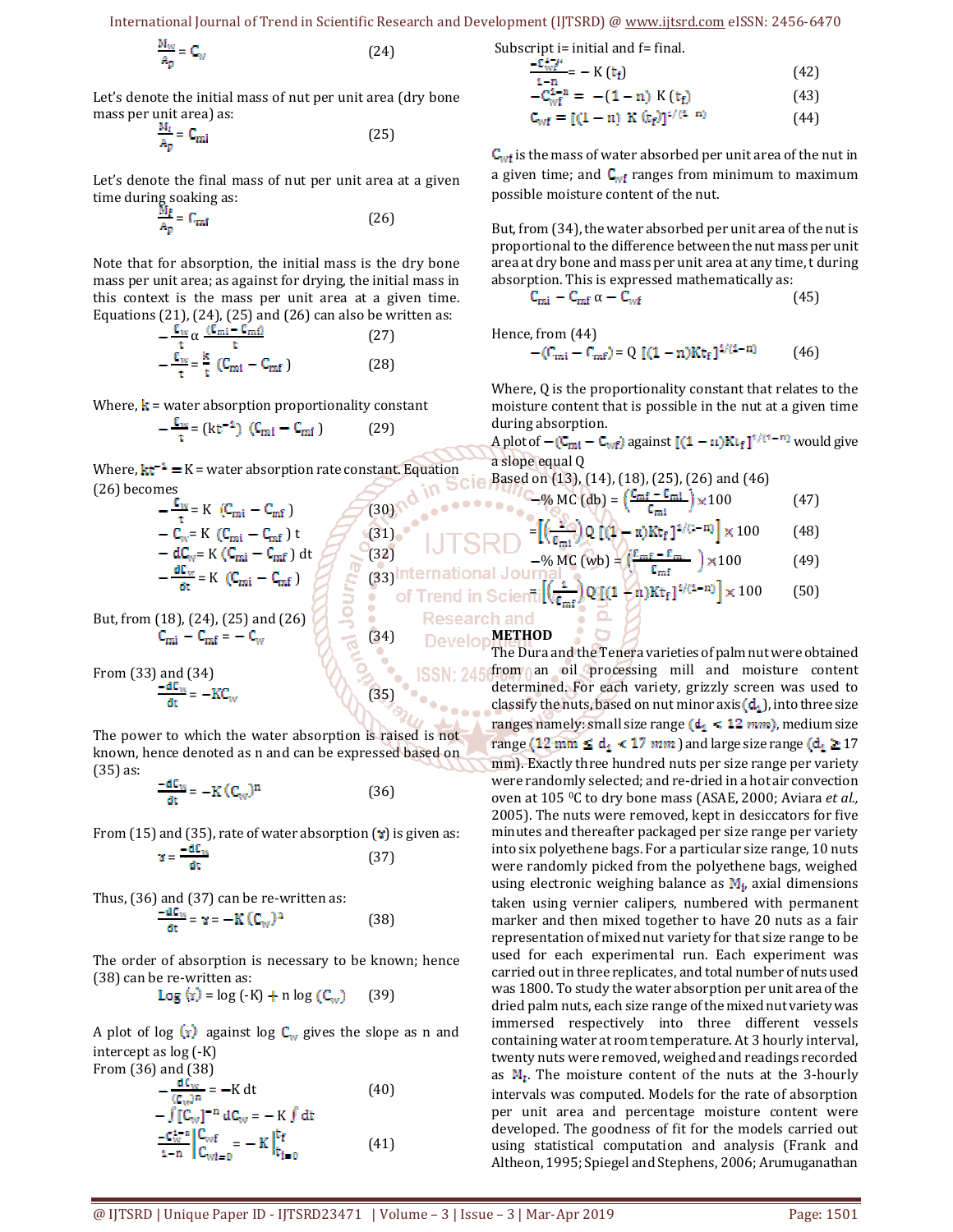*et al.,* 2009; Dermir *et al*., 2004: Antia and Assian, 2018). The models were tested using different sets of nuts.

#### **RESULTS AND DISCUSSION**

The data generated from the study of water absorption per unit area of dried palm nuts at a given time when soaked is presented in Fig. (1).



From Fig. (1), three (3) regimes are observed, namely: rapid intake, gradual intake and fairly constant intake of water regimes. The rapid intake of water by the nuts occurred between 0 and 3 hours. At this period, water diffusion rateClent per unit area of the nuts was faster and primarily caused by concentration gradient. The gradient tends to move the water molecules to equalize the nut inner concentration. As the soaking time increased, the spores in the shell are to be filled with water. This results in a gradual rate of water  $\Box$ intake per unit area between 3 – 12 hours. Beyond this period, almost a fairly constant amount of water intake was observed for the nuts. This might be as a result of the shell arch and spores being saturated with water up to 0.0021 g H<sub>2</sub>0 per lopment mm2 per hr at 21 hours. However, the bulk sample data were computed and terminated at 21 hours since there were 24 no data for the small size nut beyond this time due to reaching maximum possible water that can be absorbed by these nuts size.

A plot of the rate of water absorption against time of absorption is presented in Fig.(2).



From Fig.(2), three (3) regimes are predominant, namely: rapid rising, rapid falling and fairly constant rate regimes. However, it was observed that the rate of water absorption per unit area increased rapidly between 0 – 3 hours. Between 3 – 9 hours, the bulk nut samples showed a rapid falling rate period. This might be due to slow rate of water diffusion from the shell periphery to saturate the interior part of the shell. Between 9 - 21 hours, there was a fairly constant rate of water absorption of  $0.0001$  g  $H<sub>2</sub>O$  per mm2 per hr. At this point, the nuts might have reached moisture saturation point. However, it is suggested that the nut absorption capacity might be influenced among other things by its size, area, and thickness. Generally, it was observed that nuts water absorption rate per unit area curves resemble that of drying rate curves. It may therefore, be suggested that for drying and absorption, (46) can be written as:

$$
C_{\text{mf}} = C_{\text{mi}} \pm Q \left[ (1 - n) K t_f \right]^{1/(1 - n)} \tag{51}
$$

Where negative sign is for desorption/drying and positive sign for absorption processes.

More so, a plot of % moisture content (wb) versus time of absorption was carried out as presented in Fig. (3).



Fig. (3) has similar shape as Fig. (1) and so the explanation of the phenomenon would be the same as discussed for Fig.(1). From experimental data generated, a model for the rate of water absorption per unit area was developed based on (34), (38) and (39) as:

$$
\frac{-dC_W}{dt} = y = -K (C_W)^n
$$
 (52)

Where, K=  $4.72 \times 10^{-8}$  hr<sup>-1</sup> and n =  $-1.244$ 

Usually, based on Arrhenius Equation, the K values may vary with temperature of the soaking medium. However, a plot of experimental and predicted values of rate of water absorbed per unit area of nut in a given time at room temperature using (52) was carried out on the bulk samples as shown in Fig.(4); and other statistical analysis result are presented in Table 1.<br><sup>0.00030</sup>



**Fig. 4: Plot of predicted values against experimental values of rate of water absorbed per unit area for the bulk sample.**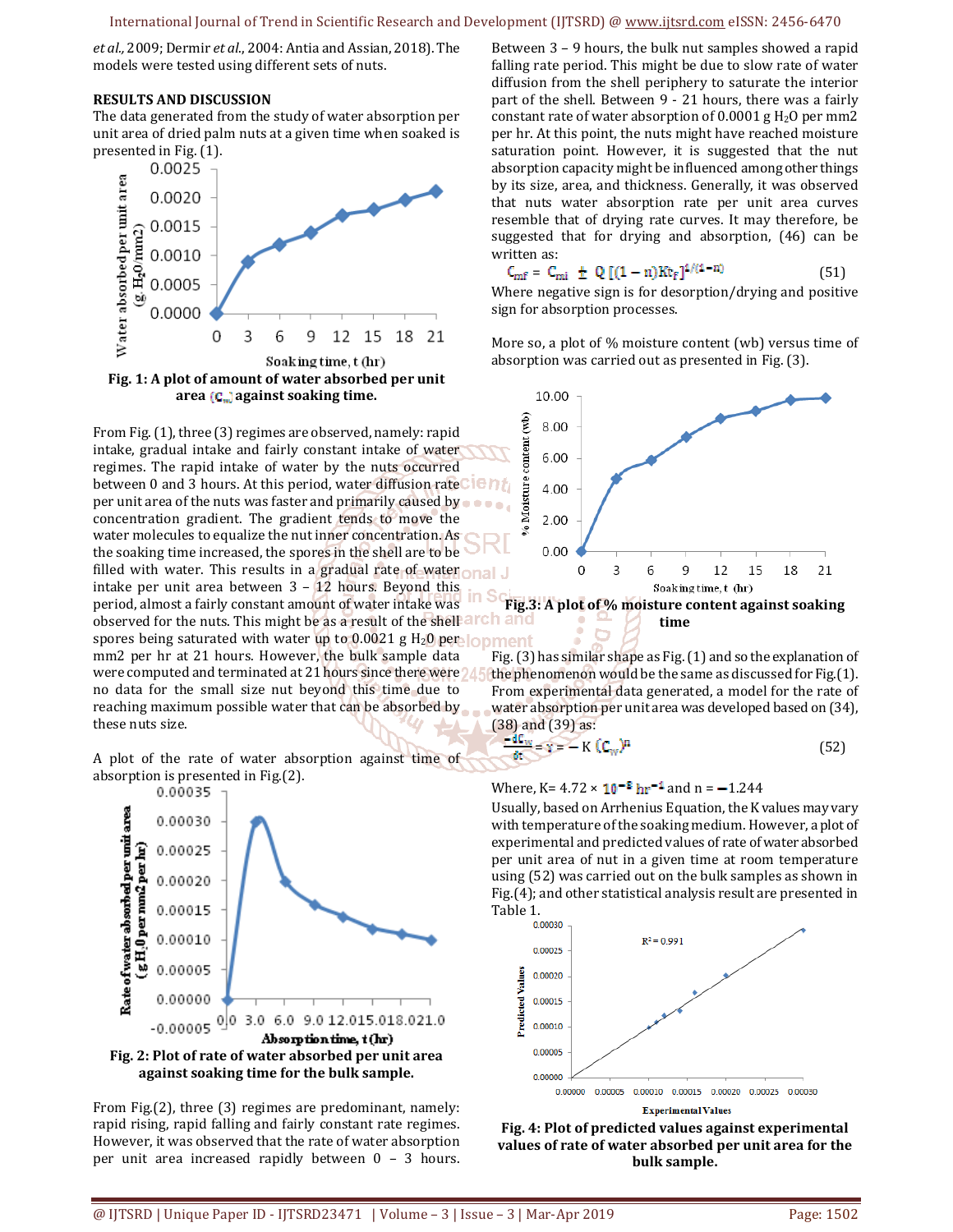## International Journal of Trend in Scientific Research and Development (IJTSRD) @ www.ijtsrd.com eISSN: 2456-6470

TABLE 1: STATISTICAL PARAMETERS FOR GOODNESS OF FITFOR MODEL (52).

| <b>Parameters</b>                   | <b>Values</b> |
|-------------------------------------|---------------|
| Coefficient of correlation, r       | 0.9955        |
| Coefficient of determination, $R^2$ | 0.9910        |
| Reduced Chi-square, $\chi^2$        | 0.00000       |
| Mean bias error, MBE                | 0.00000       |
| Root mean square error, RMSE        | 0.00001       |

More so, in predicting the moisture content at a given time, the value of Q in (48) was obtained as the slope from a plot using (46). This Q value is 0.706  $g H<sub>2</sub>$ O.per mm2 (i.e.  $\frac{1}{1416}$  g H<sub>2</sub>0, per mm2). The model developed based on (48) using the obtained values of K, n and Q is given as:

$$
- \% MC (db) =
$$
  

$$
\left[ \left( \frac{1}{c_{ml}} \right) (0.706) [(1.059 \times 10^{-7}) \text{tr}]^{0.446} \right] (100)
$$
 (53)

The plot of predicted and experimental values of the moisture content for the bulk sample is given in Fig. (5) and statistical analysis for goodness of fit is presented in Table 2.



**Fig. 5: Plot of predicted values against experimental values of % moisture content (wb) for the bulk sample.** 

TABLE 2: STATISTICAL PARAMETERS FOR GOODNESS OF FIT FOR MODEL (50).

| <b>Parameters</b>                            | <b>Values</b> |  |
|----------------------------------------------|---------------|--|
| Coefficient of correlation, r                | 0.9985        |  |
| Coefficient of determination, R <sup>2</sup> | 0.9970        |  |
| Reduced Chi-square, $\chi^2$                 | $-0.0120$     |  |
| Mean bias error, MBE                         | $-0.0080$     |  |
| Root mean square error, RMSE                 | 0.1570        |  |

Generally, from Fig. (4) and (5), the line for the slope equal one is the one for which predicted values is expected to be equal to experimental values. From Tables 1 and 2, the correlation coefficient,  $r$  may be approximated to  $R^2$ . The values of R<sup>2</sup> were higher than  $\chi^2$ , MBE and RMSE. These are

characteristics of good quality fit. To validate the model for rate of water absorption per unit area of dried palm nut, (52) was used in predicting the rate of water absorption per unit area of the nut in a given time at room temperature using different sets of nuts; while (53) was used for % moisture content estimation. The results are presented in Table 3.

TABLE 3: EXPERIMENTAL AND PREDICTED VALUES OF THE RATE OF WATER ABSORBED PER UNIT AREA AT A GIVEN TIME ( $g$  H<sub>2</sub>O PER MM2 PER HR) AND % MOISTURE CONTENT (db).

|              | Experimental<br><b>Values</b> | <b>Predicted</b><br><b>Values</b> | <b>Experimental</b><br><b>Values</b> | <b>Predicted</b><br><b>Values</b> |
|--------------|-------------------------------|-----------------------------------|--------------------------------------|-----------------------------------|
| Time<br>(hr) | $dC_w$<br>dt                  | $\overline{\text{dC}_{w}}$<br>dt  | % MC (db)                            | % MC<br>(d <sub>b</sub> )         |
| 0            | 0.000000                      | 0.000000                          | 0.00                                 | 0.00                              |
| 3            | 0.000300                      | 0.000290                          | 4.69                                 | 4.53                              |
| 6            | 0.000200                      | 0.000203                          | 5.93                                 | 6.01                              |
| ٥            | 0.000160                      | 0.000168                          | 7.40                                 | 7.72                              |
| 12           | 0.000140                      | 0.000132                          | 8.59                                 | 8.38                              |
| 15           | 0.000120                      | 0.000123                          | 9.11                                 | 9.22                              |
| 18           | 0.000110                      | 0.000110                          | 9.79                                 | 9.79                              |
| 21           | 0.000100                      | 0.000100                          | 992                                  | 9.84                              |

(Standard deviation for (52) and (53) are  $\pm$  5.9  $\times$  10<sup>-6</sup> and  $\pm$  0.179 respectively)

(Standard error for  $(52)$  and  $(53)$  are  $2.1 \times 10^{-6}$  and  $0.063$ respectively)

# **PRACTICAL APPLICATION**

The models developed were tested and found to be useful in predicting the range of moisture content suitable to crack dried nuts to release high percentage of whole kernels when appropriate impact energy is applied.

# **CONCLUSION**

The models (48), (50) and (51) via (52) and (53) could be used to describe the water absorption process per unit area of nut in a given time; and also in predicting moisture content of bone dry bone mass of nut in a given time soaked **elopment**<br> **elopment** 

# **REFERENCES**

- [1] N. Abu-Ghannam, and B. Mc Kenna, "Hydration kinetics" of kidney beans (Phaseolus vulgaris L.)," Journal of Food Science, 62 (3), pp.520–523, 1997.
- [2] O. Antia, O. Kessington, E. Aluyor, and P. Ebunilo "Study of moisture content dynamic of fresh palm nuts during drying," International Journal of Engineering Science Invention, 3 (2), pp.19-23, 2014.
- [3] O. Antia and U. Assian, "Development of an empirical model for palm nut volumeDetermination," European Journal of Advances in Engineering and Technology, Vol. 5, (7), pp.466-469, 2018.
- [4] T. Arumuganathan, M. R. Manikatan, R. D. Rai, S. Ananda, and V. Khare, "Mathematical modeling of drying kinetics of milky mush room in a fluidized bed dryer," International Agrophysics, 23, pp.1-7, 2009.
- [5] ASAE (American Society of Agricultural Engineers), ASAE Standard Year Book, 345p, 2005.
- [6] N. A. Aviara, F. A. Oluwote, and M. A. Haque, "Effect of moisture content on some physical properties of sheanut," International Agrophysics, (19), 193-198, 2005.
- [7] M. Bello, M. P Tolaba, R. J. Aguerre, and C. Suarez, "Modeling water uptake in a cereal grain during soaking," Journal of Food Engineering, 97 (1), pp.95– 100, 2010.